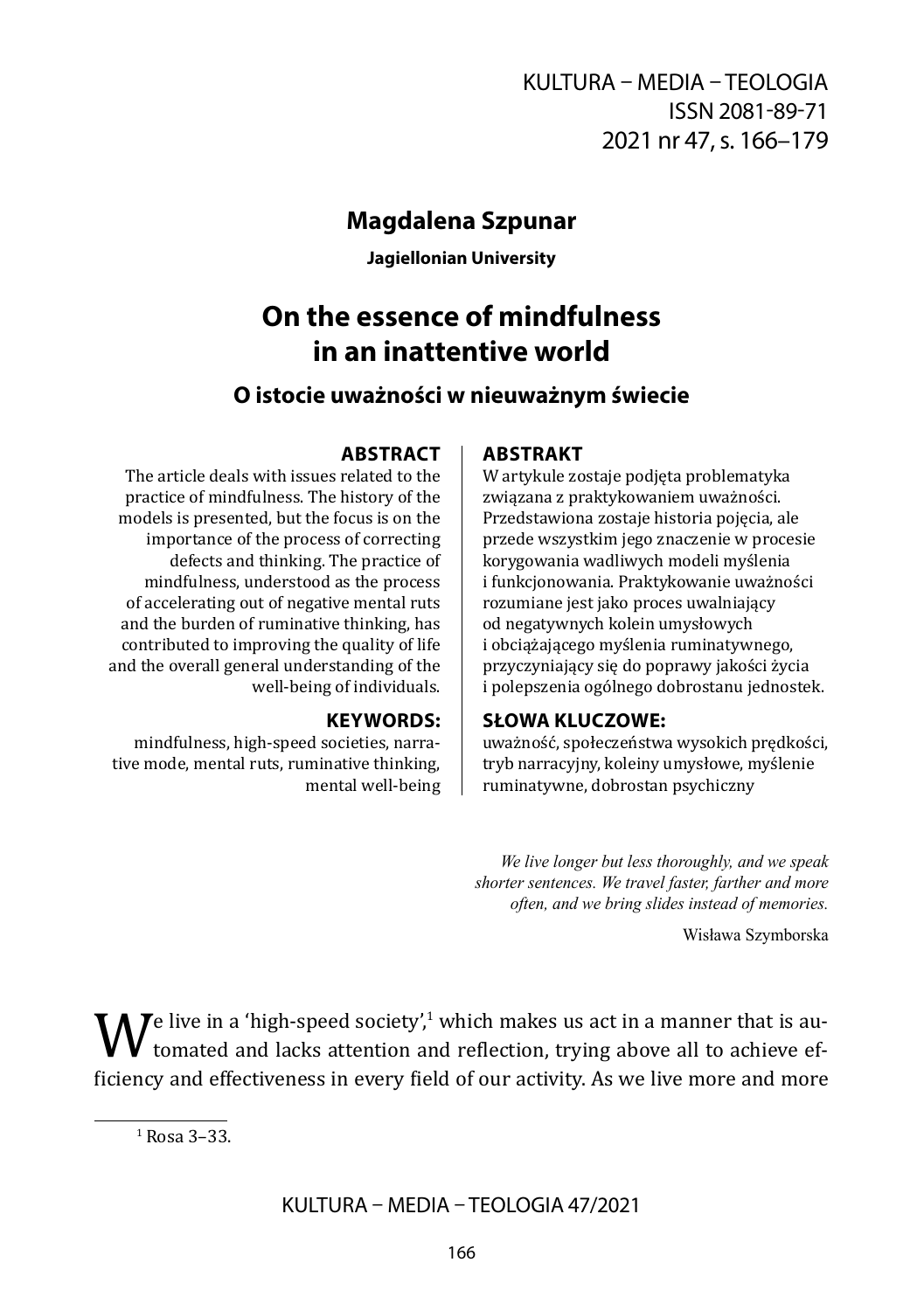quickly, we function inattentively, and we are usually chronically dispersed and absent. The permanent rush makes us distracted because too many stimuli compete for our attention. As we find it difficult to maintain concentration and focus, we make more mistakes and wrong decisions. In a state of constant tension, it is difficult for us to control our emotions and the constant flow of thoughts. The remedy in this quite exhausting and *de facto* dysfunctional situation for an individual is to practice mindfulness. It not only corrects the flawed models of our thinking and functioning, but above all it contributes to improving our quality of life and, therefore, our general well-being.

Mindfulness has been popular in Western culture since the late 1970s, and it has been maintained in Eastern cultures for 2,500 years.<sup>2</sup> In ancient texts, mindfulness appears in the context of dealing with pain (both physical and mental) and as a practice for maintaining mental well-being.

The topic of mindfulness in journalism is usually understood in three ways: as a certain theoretical construct (the idea of mindfulness), as practices for maintaining mindfulness (e.g. meditation), and as psychological processes.<sup>3</sup> A review of the definition of mindfulness allows us to treat it as a state of consciousness, or meta-consciousness. Mindfulness can be understood as a state of consciousness for which emotional stability, sensitivity, and emotional maturity are appropriate. Attention processes are understood as systematic training which results in deepening one's own consciousness, modelling (or rather correcting) one's own automatic behaviour, and – last but not least – developing a positive attitude towards oneself and others. What should be considered particularly valuable in mindfulness training is the possibility of regulating one's own emotions, directing attention, extinguishing memory processes (especially the negative or ruminating ones), and working out a decency that allows one to take a glance at oneself, rejecting negative, self-judging perspectives.

The popularisation of this concept should be attributed to Jon Kabat-Zinn,<sup>4</sup> who understands mindfulness as an judgment-free consciousness of what is happening at a given moment. In this context, James M. Dunn writes about 'bare

<sup>2</sup>  Holas, "Mindfulness a depresja" 35.

<sup>3</sup>  Germer.

<sup>4</sup>  Kabat-Zinn.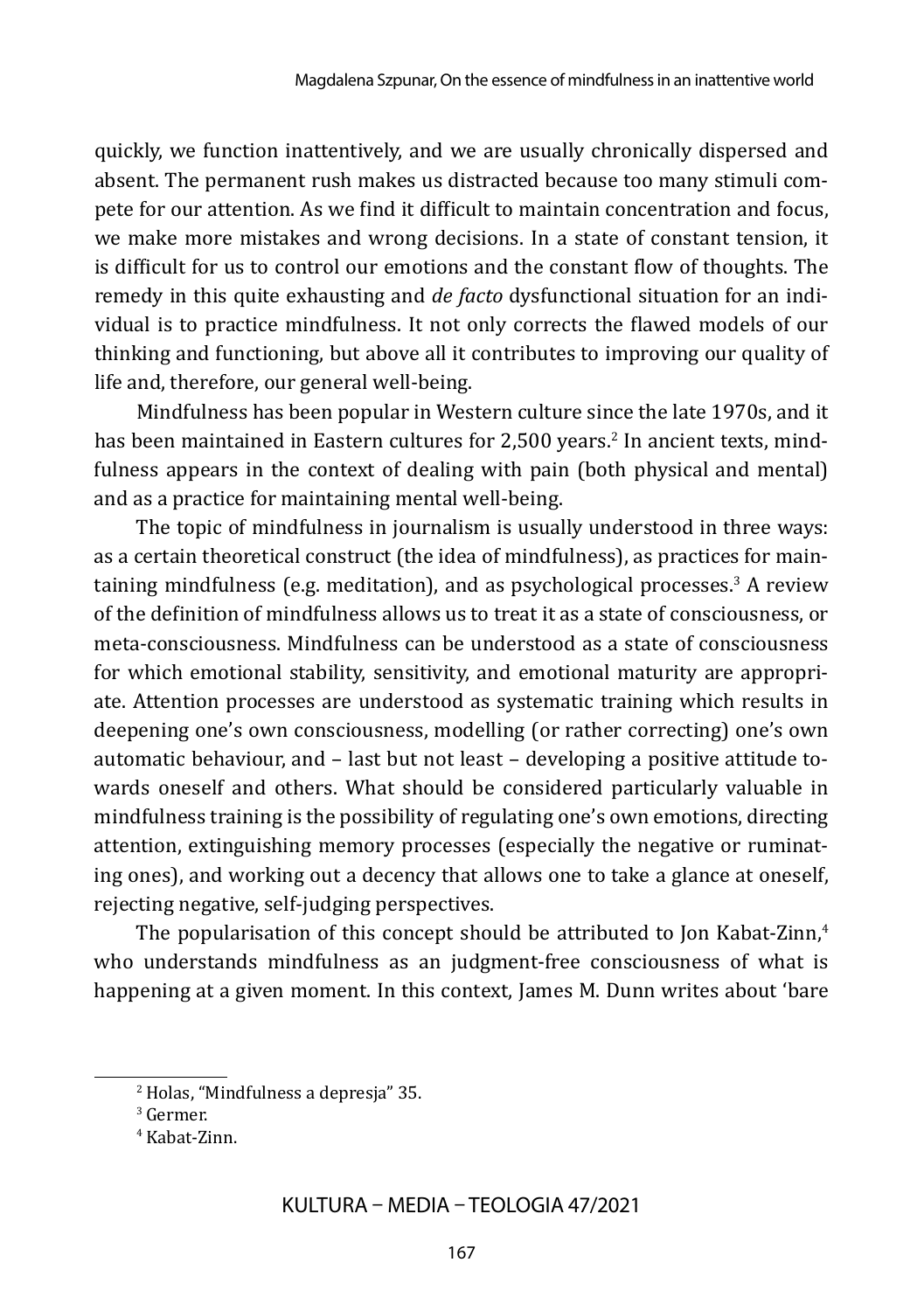attention',<sup>5</sup> which allows us to experience our own thought processes without changing, categorising, or valorising them. For the sake of mindfulness, it is important to try not to reject or deny one's own emotions, whatever they might be. Rather, it is about looking kindly at them, accepting them in an affirmative way, without expressing any valorising judgment or referring to oneself and one's 'Self'. Thoughts and emotions, even if they concern the Self, neither have to specify nor define it. In other words, one should not immediately make a negative use of them and contribute to a pejorative self-valorisation.

> For the sake of mindfulness, it is important to try not to reject or deny one's own emotions, whatever they may might be. Rather, it is about looking kindly at them, accepting them in an affirmative way, without expressing any valorising judgment or referring to oneself and one's 'Self'. Thoughts and emotions, even if they concern the Self, neither have to specify nor define it. In other words, one should not immediately make a negative use of them and contribute to a pejorative self-valorisation.

The process of decentration, which means the ability to refrain from identifying with one's thoughts, feelings, and experiences, is very important in achieving mindfulness.<sup>6</sup> Decentration allows one to separate one's own thoughts and feelings, which involves deep insight and self-reflection. In other words, mindfulness is an experience that allows one's own thoughts, feelings, and impressions to be accepted with openness and curiosity $^7$  without experiencing a valorising automa-

<sup>5</sup>  Dunn.

<sup>6</sup>  Kuyken et al. 1105–1112.

 $\frac{7}{2}$  Bishop et al. 230–241.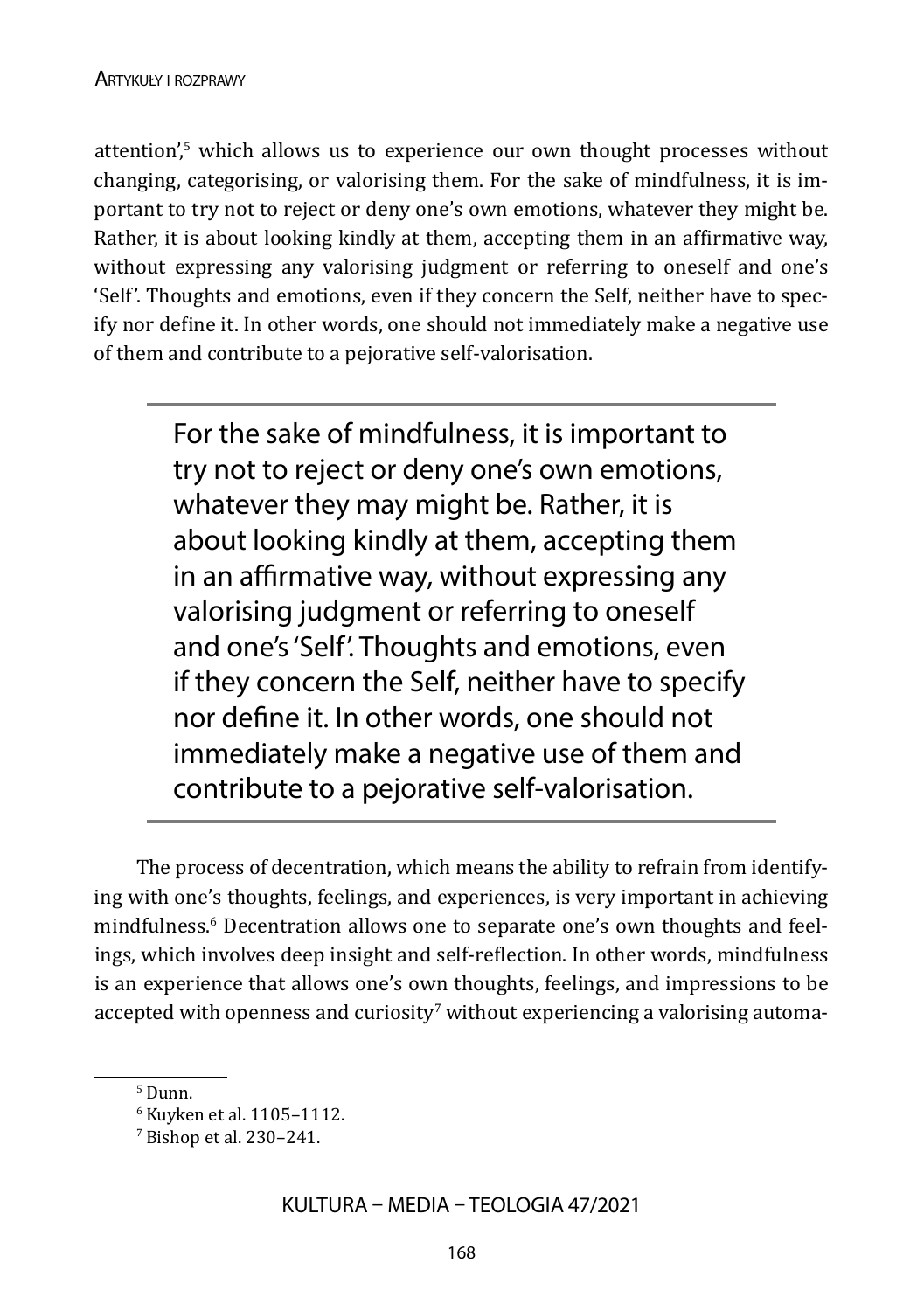tism. We can say that mindfulness allows cognitive distance. It allows us to experience what we might call a 'childlike delight' inherent in the early stages of child development, but generally absent in the later stages of life, through ubiquitous attitudes of certainty. John Keats interestingly described this state as a 'negative capability', which means accepting uncertainty and doubt without having to immediately seek facts and a cause. This creates an accepting attitude towards what is happening, creating such an important space between the stimulus and the reaction to it, freeing us from the negative automatism of reaction.

There are many definitions of mindfulness. We will refer to a few of them in order to better understand the essence of the key category for our deliberations. There are explanations that treat mindfulness as an invaluable observation of an emerging stream of stimuli (both internal and external);<sup>8</sup> others specify an awareness of current thoughts, feelings, and surroundings and an acceptance 'of this awareness with openness and curiosity, without judging'.<sup>9</sup> Others in turn indicate a full awareness of what is happening at the moment 'without any filters or assessment lenses. It can be used in any situation (…) mindfulness is cultivating mind and body awareness and living here and now'.10 Finally, it can be described 'as awareness and acceptance of a current experience'.11 A review of the definition of mindfulness allows one to differentiate between three of its key dimensions: intentionality, which means an intentional directing of attention, underestimating acceptance, and focus on the present (topicality).

It is important to point out that there are significant differences between people when it comes to the distinction of mindfulness – some have it as a matter of course, while others who are a bit less attentive can acquire it through mindfulness training. It turns out that people who have high levels of mental well-being, self-esteem, and a positive assessment of their quality of life are usually more attentive.12 Research indicates that being attentive increases our ability to regulate our emotions and our self-acceptance.13 People who are attentive to stressful situations deal with them more neutrally, tend to avoid them, and try to resolve

<sup>8</sup>  Baer 125–143.

<sup>9</sup>  Hawn and Holden.

<sup>10</sup>Stahl and Goldstein.

<sup>11</sup>Siegel.

<sup>12</sup>Brown and Ryan 822–848.

<sup>13</sup>Jimenez et al. 645–650.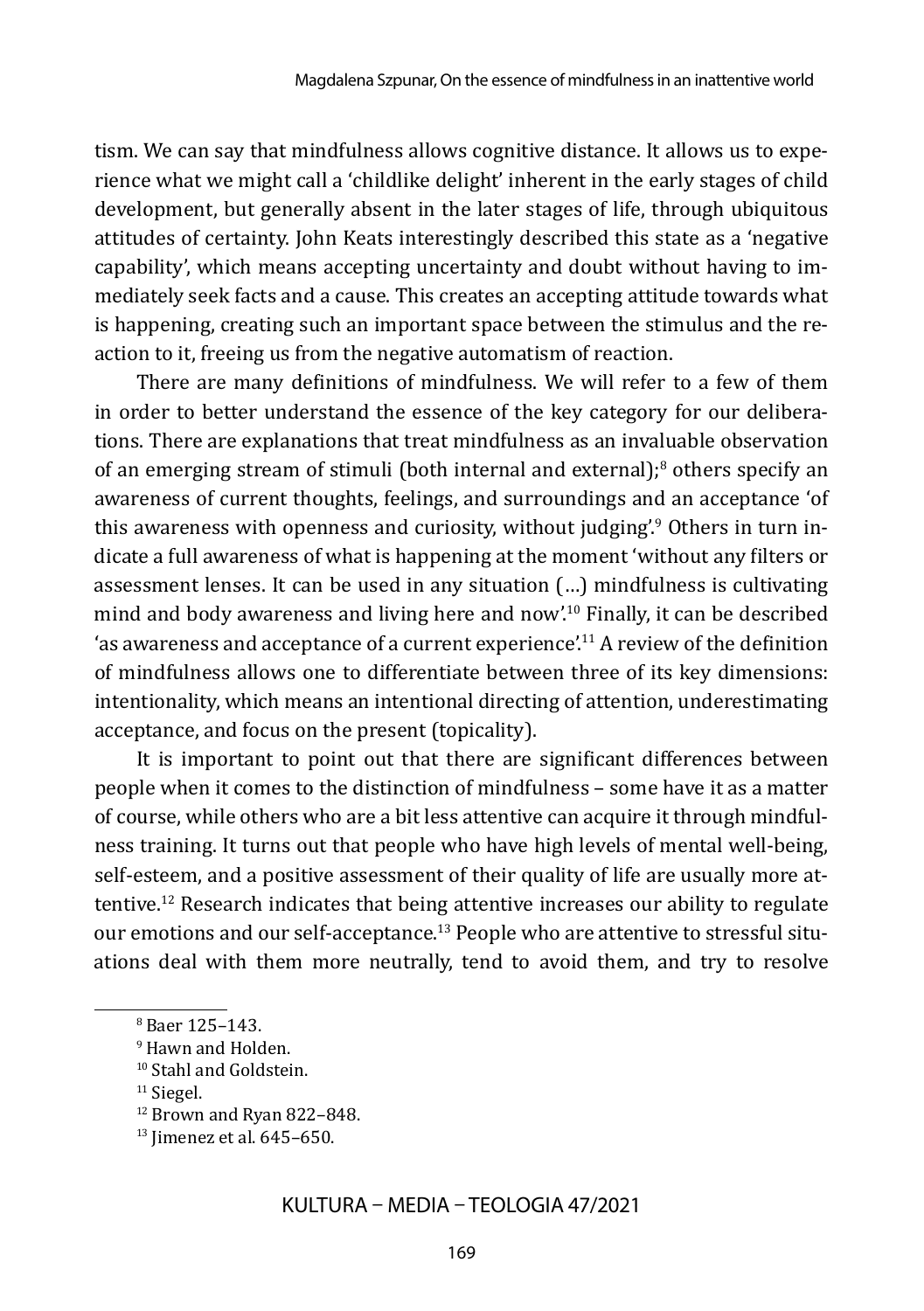them constructively once they appear.<sup>14</sup> Equally important is that practising mindfulness makes it possible to stop the so-called flight of ideas and general anxiety.<sup>15</sup> Having said that, a low level of attention is usually associated with high levels of stress and general individual psychopathology.<sup>16</sup>

> Almost half the time our mind is functioning in a state of 'being busy', immersing itself in the uncontrolled thinking that I propose to call 'thinking diarrhoea' by analogy to the phrase 'verbal diarrhoea'. An important practice developed in mindfulness training is rejecting the drifting narrative of the mind, which always finds an object of reflection. Such a 'talkative' mind usually works in a habitual way, using cognitive scripts known to it. This unstructured, free thinking usually directs our thoughts towards the negative, guiding our consciousness towards ruminative ruts.

Different kinds of associations, feelings, and thoughts (*wandering minds*)<sup>17</sup> constantly recur through the mind and field of attention of every person, which is appropriate for the standard mode of the mind (*default mode*). The inclination of the mind to 'wander' is a natural process and affects 46.9% of our time on av-

<sup>14</sup>Weinstein et al. 374–385.

<sup>15</sup>Gu et al. 1–12.

<sup>16</sup>Cash and Whittingham 177–182.

<sup>&</sup>lt;sup>17</sup> Herbert Simon pointed out that the wealth of information implies a poverty of attention. Attention, although crucial in the process of assimilating new information, is a poorly developed resource. The abundance of information reaching us makes the human mind seek ways to deal with excess stimuli. This entails indifference to this information, which it treats as over-programmed. For more on this subject, see Szpunar.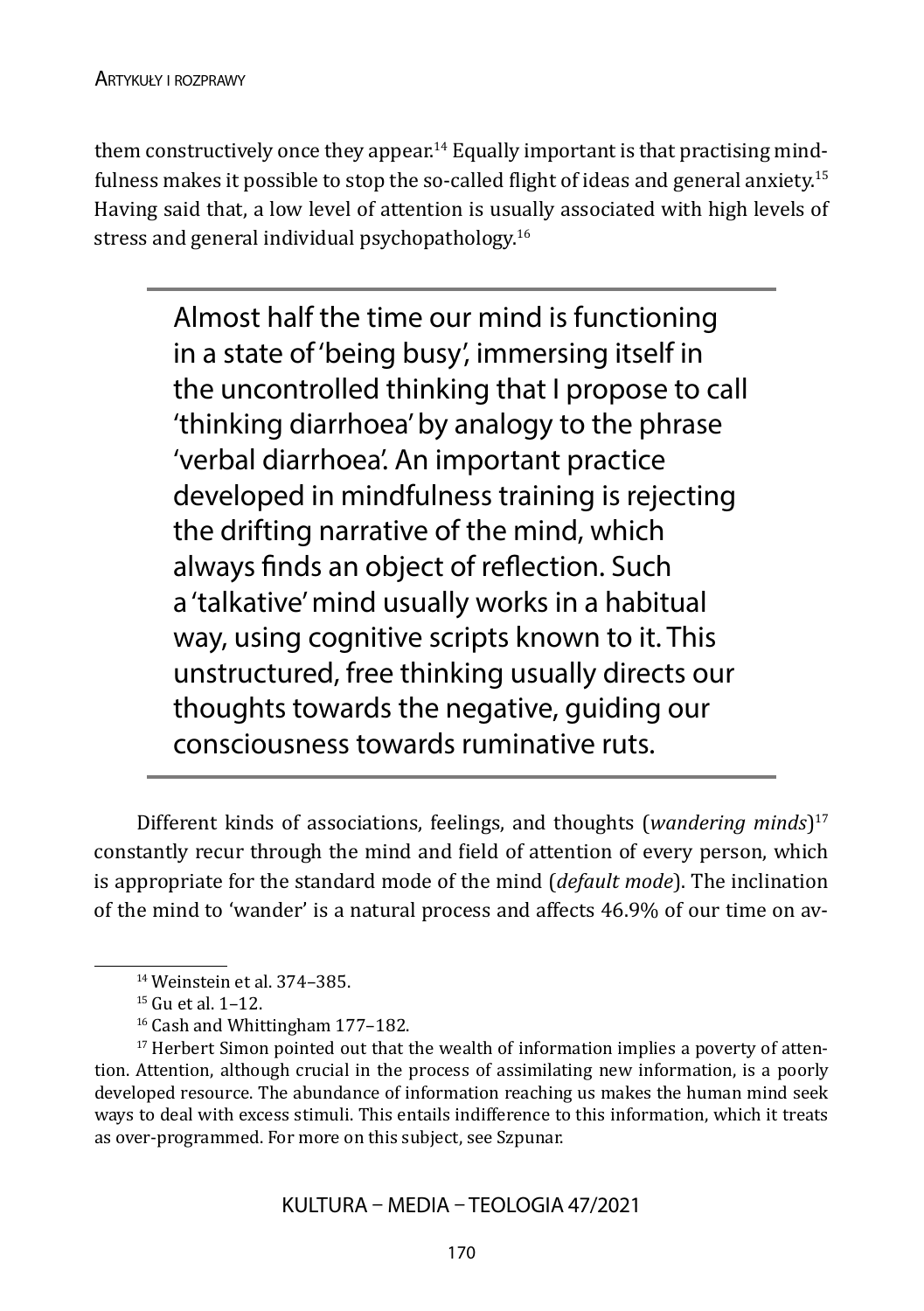erage.18 Therefore, almost half the time our mind is functioning in a state of 'being busy', immersing itself in the uncontrolled thinking that I propose to call 'thinking diarrhoea' by analogy to the phrase 'verbal diarrhoea'. An important practice developed in mindfulness training is rejecting the drifting narrative of the mind, which always finds an object of reflection. Such a 'talkative' mind usually works in a habitual way, using cognitive scripts known to it. This unstructured, free thinking usually directs our thoughts towards the negative, guiding our consciousness towards ruminative ruts.

The ability to recognise negative patterns and thought processes within oneself, such as rumination, allows one to nip them in the bud, shifting one's attention to what is happening at a given moment, $19$  and not to what we are currently thinking, not letting ourselves be overwhelmed by negative thinking. As research shows, excessive reflection and anxiety can easily lead to a variety of mental problems, with depression and anxiety behaviour at the forefront<sup>20</sup> – hence the importance of focussing not on thoughts, but on the body and its sensations in terms of attention.

Depression is usually attributed to two factors – cognitive responsiveness, understood as reacting to small mood changes combined with negative thinking, $^{21}$ and the previously mentioned ruminative style of thinking. Rumination is usually defined<sup>22</sup> as persistent, negative thinking which is repetitive, intrusive, and beyond our control. People characterised by ruminative thinking tend to assume that it will solve their problems, although the exact opposite happens.<sup>23</sup> Ruminant people tend to worry too much; they repeatedly and persistently analyse many life situations. In each of these situations, they find fault or misconduct in themselves, and self-blame is their dominant thinking strategy. It is important for such people to 'switch' from thinking about to experiencing directly – their body, for example. In their carefulness, therefore, it is important to be more deeply rooted in the body, not in what they think. Thoughts should not be treated as facts or dogma relating to the Self, but rather as certain events in the mind that do not

<sup>18</sup>Killingsworth and Gilbert.

<sup>19</sup>Piet and Hougaard 1032–1040.

<sup>20</sup>Querstret and Cropley 996–1009.

<sup>21</sup>Segal et al. "Mindfulness-Based".

<sup>22</sup>Brinker and Dozois 1–19.

<sup>23</sup>Lyubomirsky and Nolen-Hoeksema 176–190.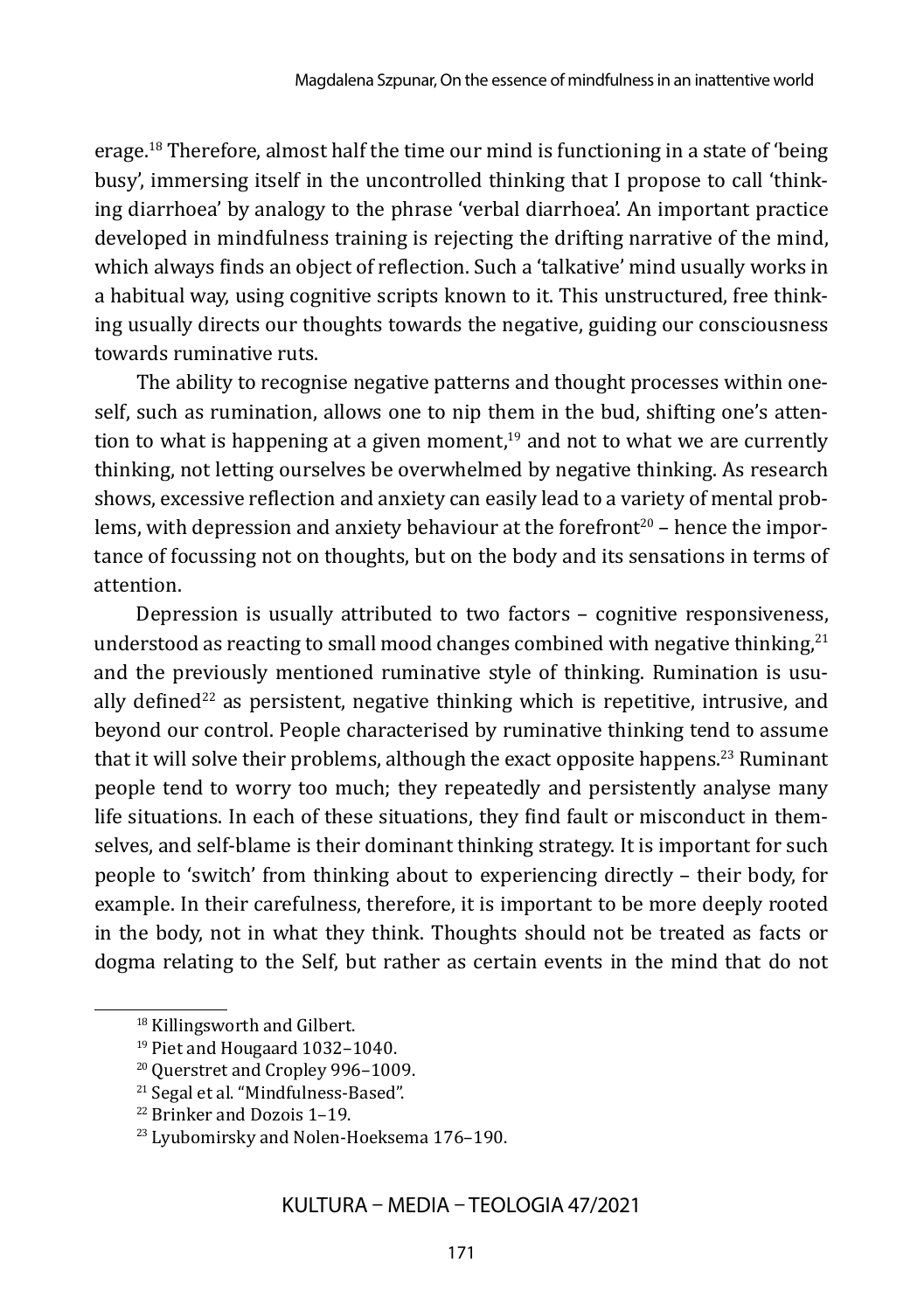necessarily valorise the Self. Even if they are negative, they should be seen as mere thoughts, not an image of oneself.

Attention training studies show that it improves the mental well-being of people with depression, and by developing their ability to enjoy life and see the positive aspects of everyday life, it minimises the negative effects of depression.<sup>24</sup> It is worth noting that the meta-analysis, which covered over 12,000 patients, has proved<sup>25</sup> that attention training in the treatment of depression has proved to be as effective as psycho-education, cognitive-behavioural therapy or pharmacotherapy.

> Ruminant people tend to worry too much; they repeatedly and persistently analyse many life situations. In each of these situations, they find fault or misconduct in themselves, and self-blame is their dominant thinking strategy. It is important for such people to 'switch' from thinking about to experiencing directly – their body, for example. In their carefulness, therefore, it is important to be more deeply rooted in the body, not in what they think. Thoughts should not be treated as facts or dogma relating to the Self, but rather as certain events in the mind that do not necessarily valorise the Self. Even if they are negative, they should be seen as mere thoughts, not an image of oneself.

<sup>24</sup>Geschwind et al. 618–628.

<sup>25</sup>Khoury et al. 763–771.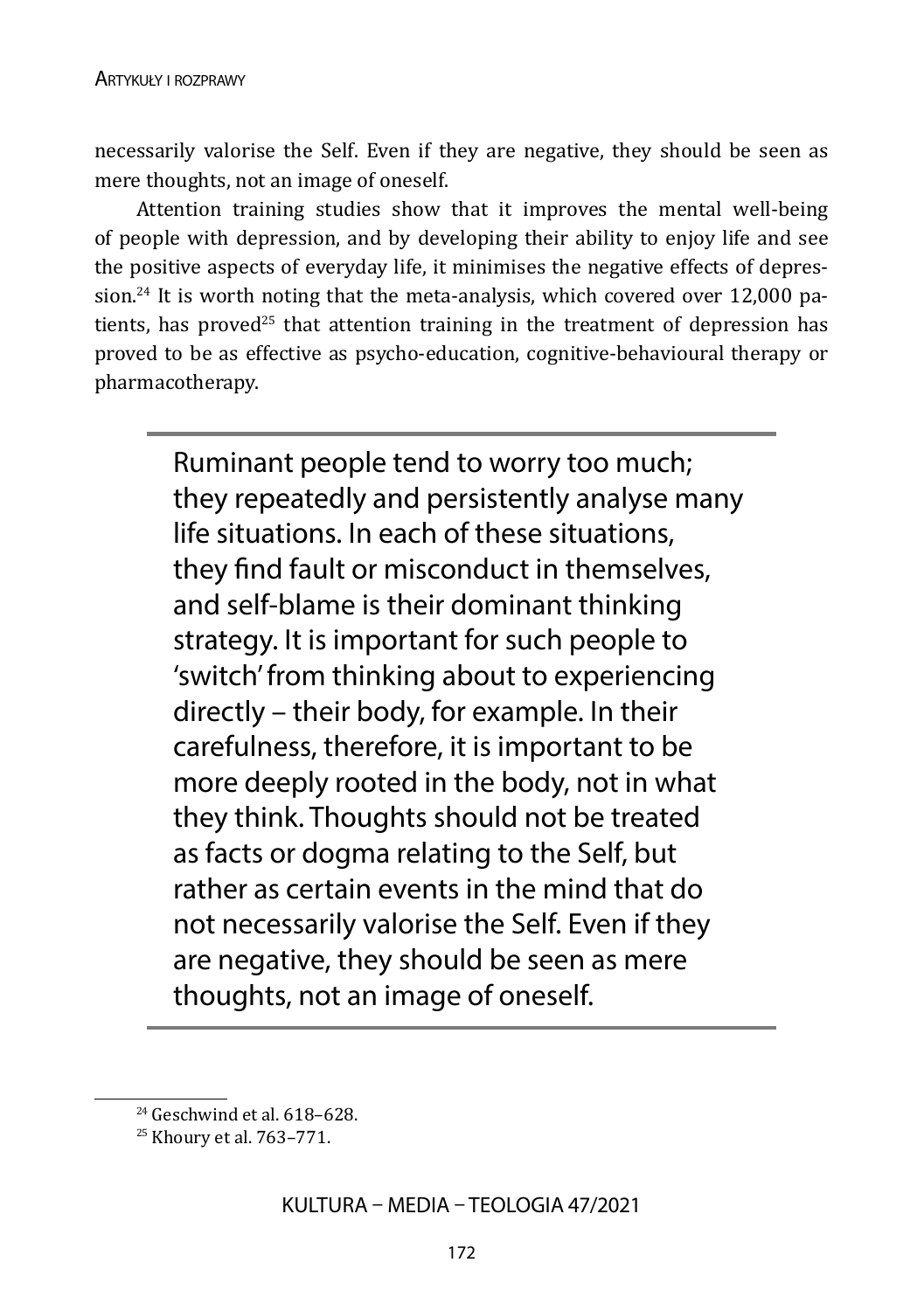Mindfulness-based cognitive therapy (MBCT) uses a mindfulness-based stress reduction method combining elements of Jon Kabat-Zinn's concept<sup>26</sup> and selected elements of cognitive-behavioural therapy.<sup>27</sup> It integrates observing breathing, body scanning, elements of yoga or meditation, psychoeducation, cognitive-behavioural therapy techniques – which are characteristic of mindful $ness^{28}$  – as well as informal mindfulness practices, which may be manifested, for example, by the careful performance of domestic activities. In the course of training, it is crucial to develop a greater awareness of one's own feelings and thoughts, as well as to learn new ways of responding to them, mainly through acceptance and compassion, rather than fighting against or rejecting them.<sup>29</sup> As Paweł Holas aptly puts it, 'An accepting, compassionate, and open-minded attitude towards all experiences, including the painful ones, has a paradoxically transformative power – it gives space and the possibility to change a habitual response'.<sup>30</sup>

MBCT training allows people with a tendency for depression to avoid selfblaming strategies that can induce depressive thinking.<sup>31</sup> As a result, habitual reactions, known as 'mental ruts',<sup>32</sup> are replaced by conscious responses to the emotions concerned. In other words, we can say, following Krystyna Pospiszyl, that mindfulness helps to 'straighten faulty thinking'.<sup>33</sup> Zindel V. Segal et al. perceives this category similarly, and considers that it allows 'disconnecting from useless modes of mind when necessary and turning on more useful ones<sup>'34</sup> The reduction of the automatic response allows an awareness of choice and a space to respond to occur, which is the result of reflection, not the effect of automatism resulting from a stimulus and a thoughtless response to it.

<sup>28</sup> Cognitive-behavioural therapy is one of the most effective methods of therapy, willingly used by psychotherapists in Poland as well. It is this type of therapy that proves to be the most effective in the fight against depression and also anxiety disorders. The key techniques for CBT include the safe place C technique. Herbert, J. Young's change protocol, working with the List of Important Life Events, reconstruction and reparenting.

29 Holas, "Mindfulness a lęk" 35–38.

30 Holas, "Wstęp" 20.

31 Feldman and Kuyken 143–155.

32 Williams et al. 275–286.

<sup>33</sup> Pospiszyl 92.

34 Segal et al., "Antidepressant monotherapy" 1256–1264.

KULTURA – MEDIA – TEOLOGIA 47/2021

<sup>26</sup>Kabat-Zinn 33–47.

<sup>27</sup>Beck et al.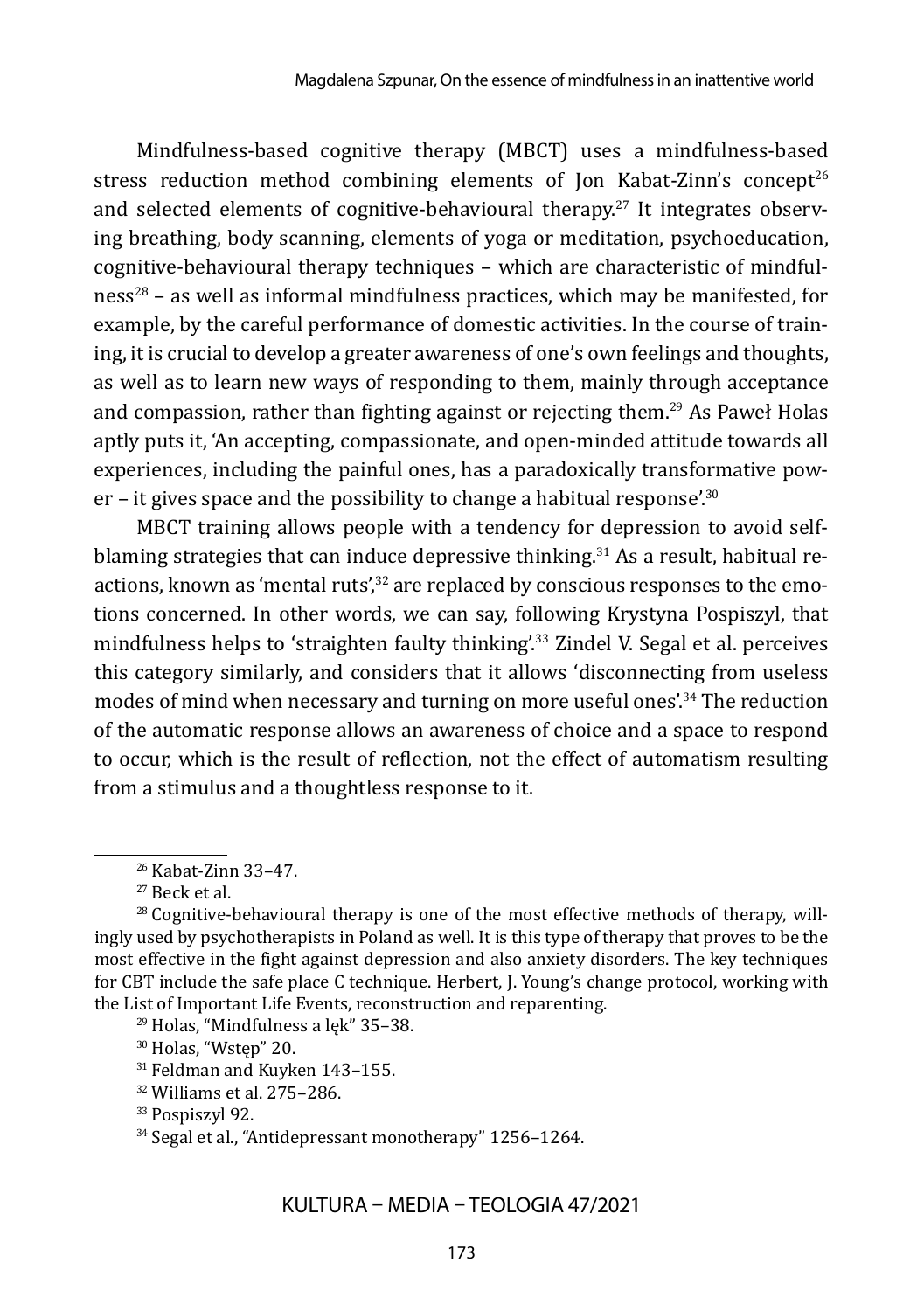Mindfulness allows one to 'be above the situation', which is referred to in the literature as the ability to self-distance,<sup>35</sup> self-distance,<sup>36</sup> self-disconnecting,<sup>37</sup> or prescinde from being oneself.<sup>38</sup> These processes, however, have nothing in common with dissociation, which means dissociation, which means dissociating or detaching one's own experience from consciousness.39 This fact of being above the situation means taking a distanced attitude that is appropriate for an observer, being rather aside than in the middle of a situation. This state of 'being alongside' makes it easier to distance oneself and engage less intensively, which is particularly important in difficult situations. It is important to focus on what one experiences rather than on what one can intellectually work out and interpret.

Neuroscience research clearly indicates that the human mind works in two modes - the (narrative) action mode and the 'being' mode.<sup>40</sup> The mode known as being is considered more useful for practising mindfulness. In this mode, the mind focusses on perceiving and accepting a given moment. The mode of being makes sure that

feelings do not immediately trigger automatic sequences of actions in the mind or body to stop pleasant feelings and get rid of unpleasant ones. This necessarily entails a greater capacity to tolerate unpleasant emotional states, which is not accompanied by the immediate activation of habitual patterns of mental or somatic action to avoid or alleviate these states.<sup>41</sup>

In opposition to it is the action mode, also known as the narrative mode, which enables planning, action, and verbalisation as well as comparison. The action mode causes the mind to see the difference between what it sees as desirable and how it assesses a given situation. This implies the automatic induction of negative emotions, as well as certain habitual scripts that allow for the reduction of this discord.

39 Drat-Ruszczak 623.

<sup>35</sup>Wolicki 77.

<sup>36</sup>Popielski.

<sup>37</sup>Frankl.

<sup>38</sup>Szajda 35.

<sup>40</sup>Farb et al. 313–322.

<sup>41</sup>Segal et al. 66.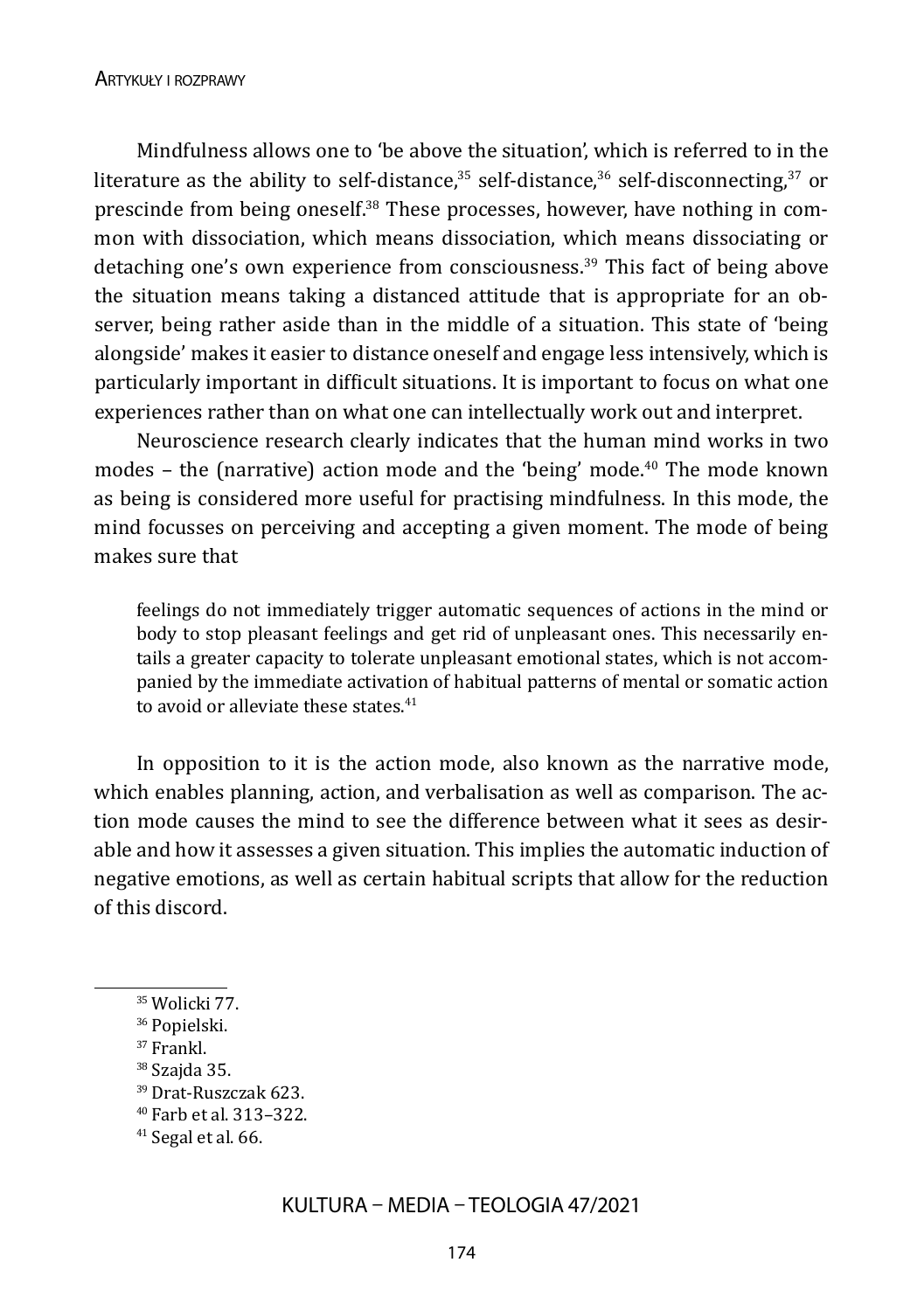What we call the neuroplasticity of the brain is responsible for the process of changing our modes of thinking. This means the brain is constantly able to produce new neurons and neural connections up to the stage of old age.

> According to research, every episode of depression shifts the threshold for it to occur. In other words, as time goes by it takes less and less to lower one's mood and thus cause depression. People who have had episodes of depression are more likely to think negatively about themselves and their future than people who have not experienced depression at all.

In recent research, it was pointed out that the brain is developing at all ages and that people practising long-term meditation can change the structure of their brain and how it works. $42$  For example, the disappearance of grey matter, which is specific to ageing, can be stopped precisely by systematically practising mindfulness.43

According to research, every episode of depression shifts the threshold for it to occur.<sup>44</sup> In other words, as time goes by it takes less and less to lower one's mood and thus cause depression.45 People who have had episodes of depression are more likely to think negatively about themselves and their future than people who have not experienced depression at all.<sup>46</sup>

There is quite a general consensus among psychologists to recognise mindfulness training as a stress buffer and for dealing with difficult situations. It should be remembered that social support plays an important role in reducing stress, as it

<sup>42</sup>Dunn.

<sup>43</sup>Doidge.

<sup>44</sup>Post 149, 999–1010.

<sup>45 46</sup>

<sup>46</sup>Teasdale et al. 615–623.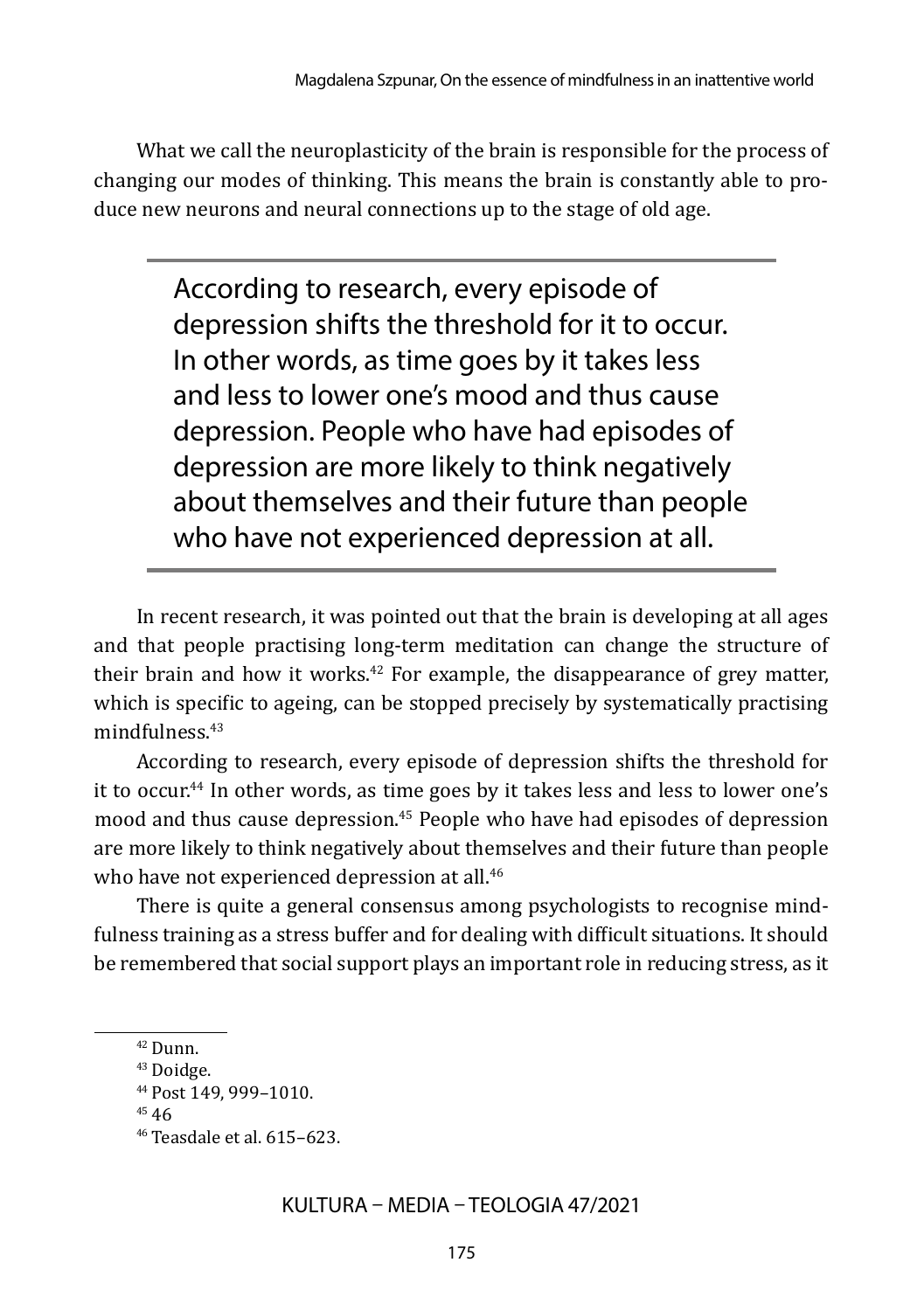reduces the negative aspects of difficult experiences.<sup> $47$ </sup> Therefore, if we perceive the people around us as supportive and helpful, emotional tension in a difficult situation will be reduced quickly, which is conducive to overall health.<sup>48</sup> Therefore, *mindfulness* is thought to be of great importance in such situations, which allows one to perceive a given situation as milder, with some distance to it, and, consequently, one can be less negatively involved in it.

People suffering from post-traumatic stress disorder experience a reduction in the volume and density of grey matter in the hippocampus, due to excessive and prolonged cortisol secretion.<sup>49</sup> Eight-week stress reduction training contributes to a significant increase in the density of grey matter, the left hippocampus, and the anterior cingulate, which is associated with pain and depression.<sup>50</sup> In the case of meditation practitioners, changes have been identified in the part of the brain responsible for observing internal sensations. Meditation prevents the negative impact of stress on the brain 'which has important consequences for many mental disorders in which the hippocampus structure and function play an important role'.<sup>51</sup>

There are a number of studies confirming the effectiveness of attention in reducing overall stress, alleviating both mental and physical pain, and minimising the negative effects of depression, thereby increasing an individual's overall mental well-being and self-complacency. Mindfulness allows us to look at ourselves from a distance, from the point of view of an observer, freeing ourselves from negative mental ruts and overwhelming ruminative thinking. The human mind functions almost half the time in a state of drifting thinking diarrhoea, so mindfulness allows one to calm down and free oneself from the cycle of thoughts and the intrusive rethinking of the same thing. Mindfulness allows one to recognise negative patterns of thinking, redefining them so that they no longer play a selfdestructive role. Mindfulness allows us to correct even what we usually consider automatic and impossible to change. The mere perception of excessive thinking made possible by practising mindfulness is valuable, because it usually leads meandering minds to self-blaming and negative self-valorisation and, consequently,

<sup>47</sup>Cohen and Wills.

<sup>48</sup>Creswell et al. 560–565.

<sup>49</sup>Bremner et al.

<sup>50</sup>Holzel et al.

<sup>51</sup>Lazar 327.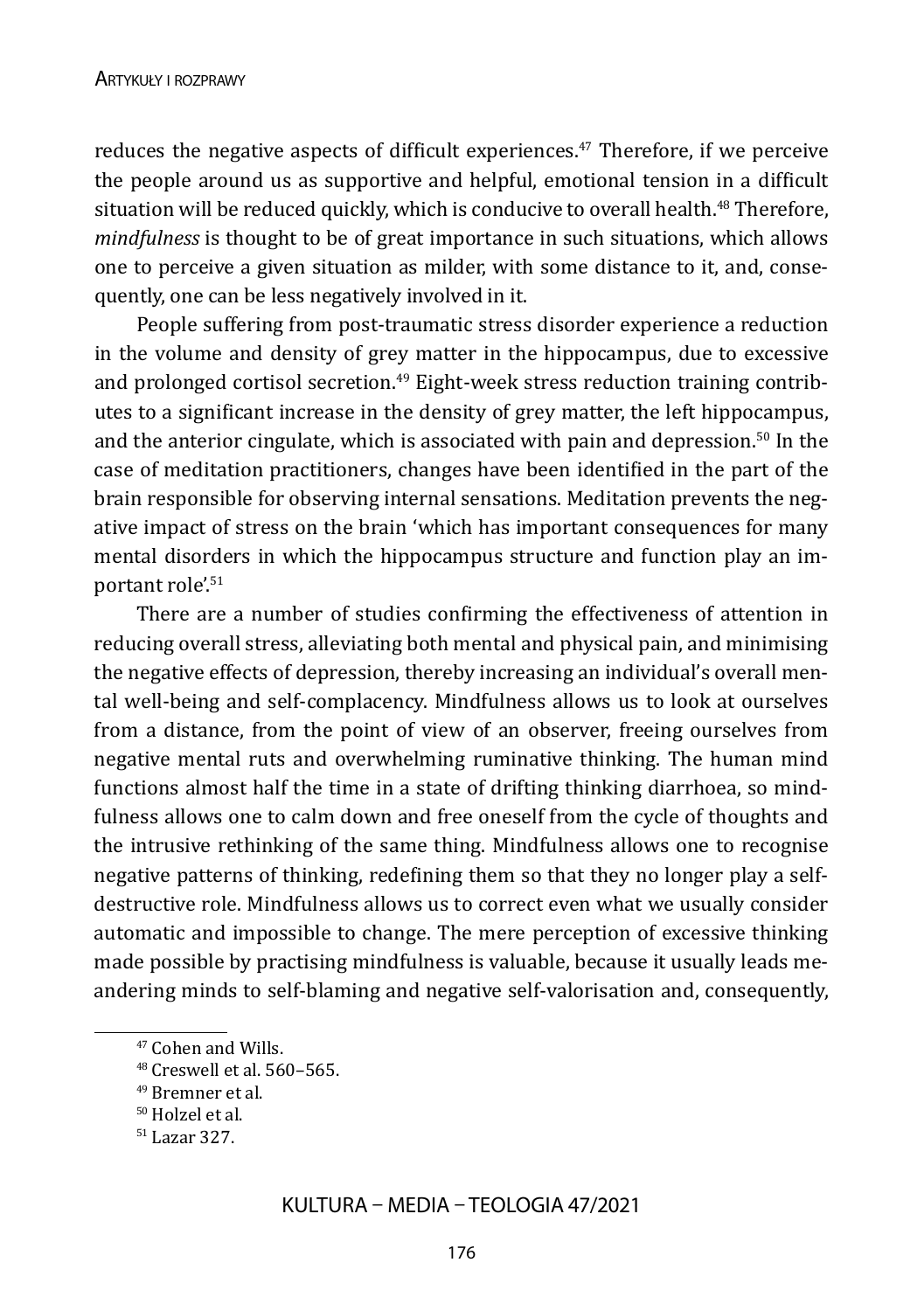to depression. Mastering the ability to regulate one's own emotions, to direct attention, and to extinguish memory processes, especially the negative, ruminating ones, allows one to function more cheerfully and kindly towards oneself and others.

#### **BIBLIOGRAPHY**

- Baer, R. A. "Mindfulness training as a clinical intervention: A conceptual and empirical review." *Clinical Psychology Science and Practice*, 2003, 10, pp. 125–143.
- Beck, A. T., et al. *Cognitive Therapy for Depression*, New York, 1979.
- Bishop, S. R., et al. "Mindfulness: A proposed operational definition." *Clinical Psychology Science and Practice*, 2004, pp. 230–241.
- Bremner, J. D., et al. "Hippocampal volume reduction in major depression." *American Journal of Psychiatry*, 2000, no. 157.
- Brinker, J. K., and Dozois, D. J. A. "Ruminative thought style and depressed mood." *Journal of Consulting and Clinical Psychology*, 2009, 65, pp. 1–19.
- Brown, K. W., and Ryan, R. M. "The benefits of being present: Mindfulness and its role in psychological well-being." *Journal of Personality and Social Psychology*, 2003, 84(4), pp. 822–848.
- Cash, M., and Whittingham, K. "What facets of mindfulness contribute to psychological well-being and depressive, anxious, and stress-related symptomatology?" *Mindfulness*, 2010, 1, pp. 177–182.
- Cohen, S. E., and Wills, T. A. "Stress, social support, and the buffering hypothesis." *Psychological Bulletin*, 1985, no. 98.
- Creswell, J. D., et al. "Neural correlates of dispositional mindfulness during affect labelling." *Psychosomatic Medicine*, 2007, 69, pp. 560–565.
- Doidge, N. *The Rain that Changes Itself*, New York, 2007.
- Drat-Ruszczak, K. "Teorie osobowości podejście psychodynamiczne i humanistyczne." *Psychologia. Podręcznik akademicki. Psychologia ogólna*, edited by J. Strelau, Gdańsk, 2000.
- Dunn, J. M. *Benefits of Mindfulness Meditation in a Corrections Setting*, 2010. https://www. upaya.org/uploads/pdfs/DunnBenefitsofMeditationinCorrectionsSettingrev7110. pdf. Accessed 15 August 2020.
- Farb, N. A. S., et al. "Attending to the present: mindfulness me- ditation reveals distinct neural modes of self-reference." *SCAN, Social, Cognitive, and Affective Neuroscience*, 2007, vol. 2 (4), pp. 313–322.
- Feldman, C., and Kuyken, W. "Compassion in the landscape of suffering." *Contemporary Bud-dhism*, 2011, 12, pp. 143–155.
- Frankl, V. E. *Człowiek w poszukiwaniu sensu. Głos nadziei z otchłani holokaustu*, Warsaw, 2009.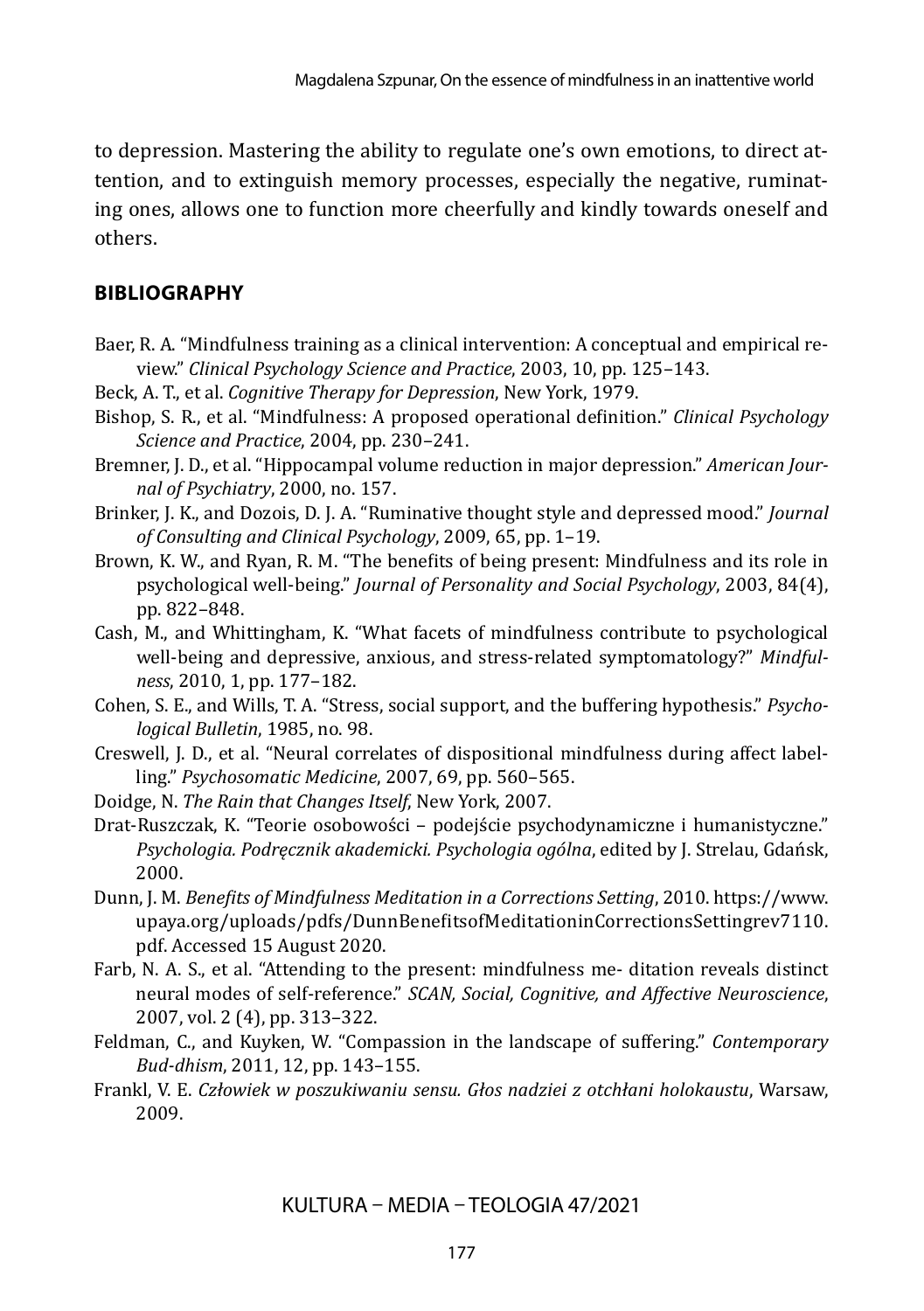- Germer, C. K. "Czym jest mindfulness? Dlaczego ma znaczenie?" *Mindfulness i psychoterapia*, edited by C. K. Germer, R. D. Siegel, and P. R. Fulton, Krakow, 2015.
- Geschwind, N., et al. "Mindfulness training increases momentary positive emotions and reward experience in adults vulnerable to depression: A randomized controlled trial." *Journal of Consulting and Clinical Psychology*, 2011, 79, pp. 618–628.
- Gu, J., et al. "How do mindfulness-based cognitive therapy and mindfulness-based stress reduction improve mental health and wellbeing? A systematic review and metaanalysis of mediation studies." *Clinical Psychology Review*, 37, 2015, pp. 1–12.
- Hawn, G., and Holden, W. *10 minut uważności. Jak pomóc dzieciom radzić sobie ze stresem i strachem*, Warsaw, 2013.
- Holas, P. "Mindfulness a depresja. Terapie oparte na uważności w leczeniu i zapobieganiu depresji." *Psychiatria po Dyplomie*, 2015.
- Holas, P. "Mindfulness a lęk. Terapie oparte na uważności w leczeniu zaburzeń lękowych." *Psychiatria po Dyplomie*, 2015, 12 (04), pp. 35–38.
- Holas, P. "Wstęp do wydania polskiego." *Uważność i psychoterapia*, edited by C. K. Germer, R. D. Siegel, and P. R. Fulton, Krakow, 2015.
- Holzel, B. K., et al. "Mindfulness practice leads to increases in regional brain gray matter density." *Psychiatry Research*, 2011, no. 191.
- Jimenez S. S., et al. "A mindfulness model of affect regulation and depressive symptoms: Positive emotions, mood regulation expectancies, and self-acceptance as regulatory mechanisms." Personality and Individual Differences, 2010, 49, pp. 645–650.
- Kabat-Zinn, J. "An outpatient program in behavioral medicine for chronic pain patients based on the practice of mindfulness meditation: theoretical considerations and preliminary results." *Geneneral Hospital Psychiatry*, 1982, 4, pp. 33–47.
- Kabat-Zinn, J. *Życie piękna katastrofa*, Warsaw, 2009.
- Khoury, B., et al. "Mindfulness-based therapy: a comprehensive meta- -analysis." *Clinical Psychology Review*, 2013, 33, pp. 763–771.
- Killingsworth, M. A., and Gilbert, D. T. "A Wandering Mind Is an Unhappy Mind." *Science*, 2010, vol. 330.
- Kuyken, W., et al. "How does mindfulness-based cognitive therapy work?" *Behaviour Research and Therapy*, 2010, pp. 1105–1112.
- Lazar, S. L. "Neurobiologia uważności." *Uważność i psychoterapia*, edited by C. K. Germer, R. D. Siegel, and P. R. Fulton, Krakow, 2015.
- Lyubomirsky, S., and Nolen-Hoeksema, S. "Effects of self-focused rumination on negative thin- king and interpersonal problem solving." *Journal of Personality and Social* Psychology, 1995; 69, pp. 176–190.
- Piet, J., and Hougaard, E. "The effect of mindfulness-based cognitive therapy for prevention of re- lapse in recurrent major depressive disorder: a systematic review and meta-analysis." *Clinical Psychology Review*, 2011, 31, pp. 1032–1040.
- Popielski, K. *Noetyczny wymiar osobowości. Psychologiczna analiza poczucia sensu życia*, Lublin, 1994.